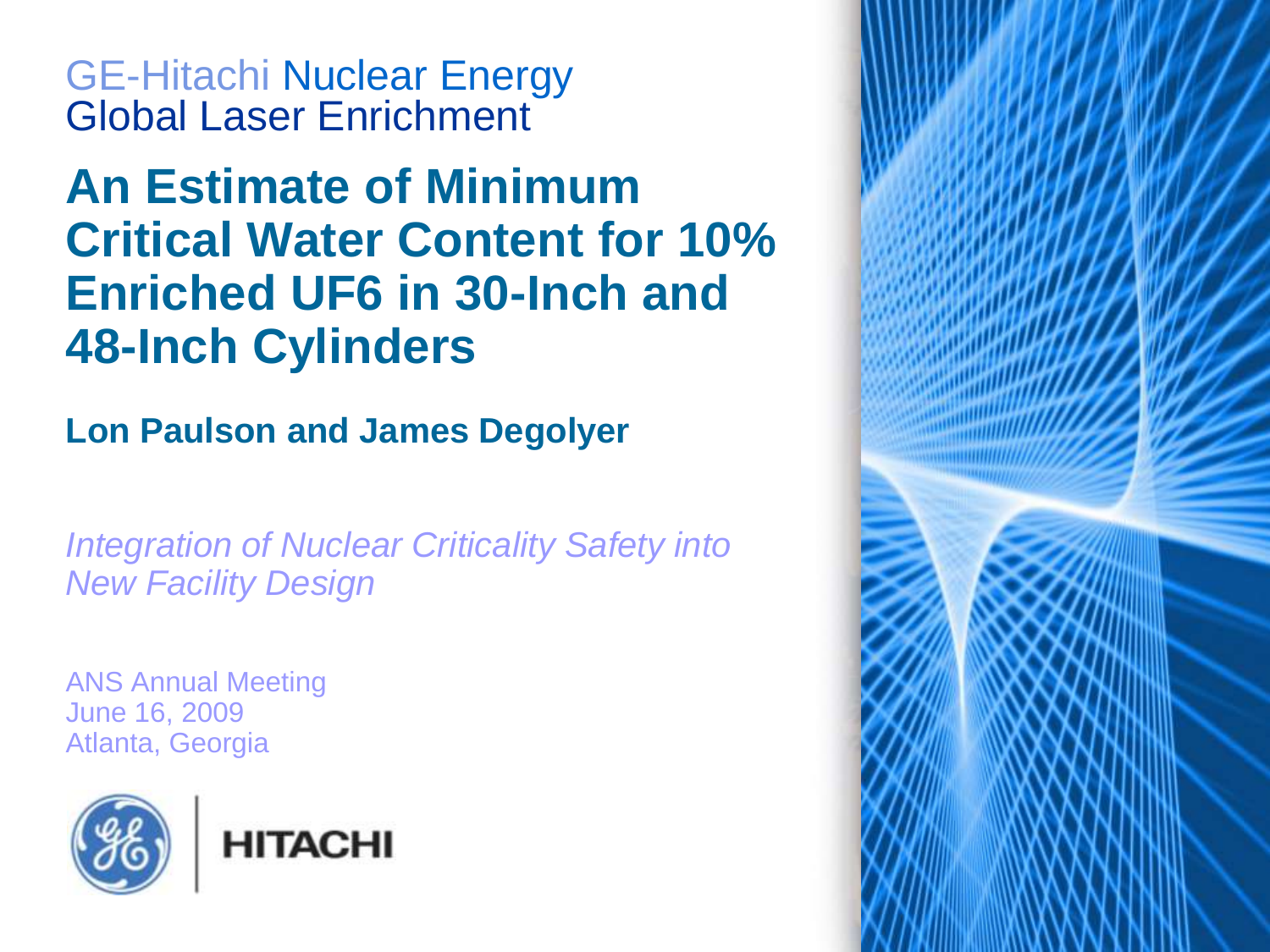- **Introduction**
- **Methodology**
	- Chemistry of UF6 and Water
	- Key Assumptions
	- Model Theory: H2O In-Leakage
- **Results**
- **Applications to ILM**
- **Conclusions**



*An Estimate of Minimum Critical Water Content for 10% Enriched UF6 in 30-Inch and 48-Inch Cylinders*  ANS Annual Meeting Atlanta, Georgia, June 16, 2009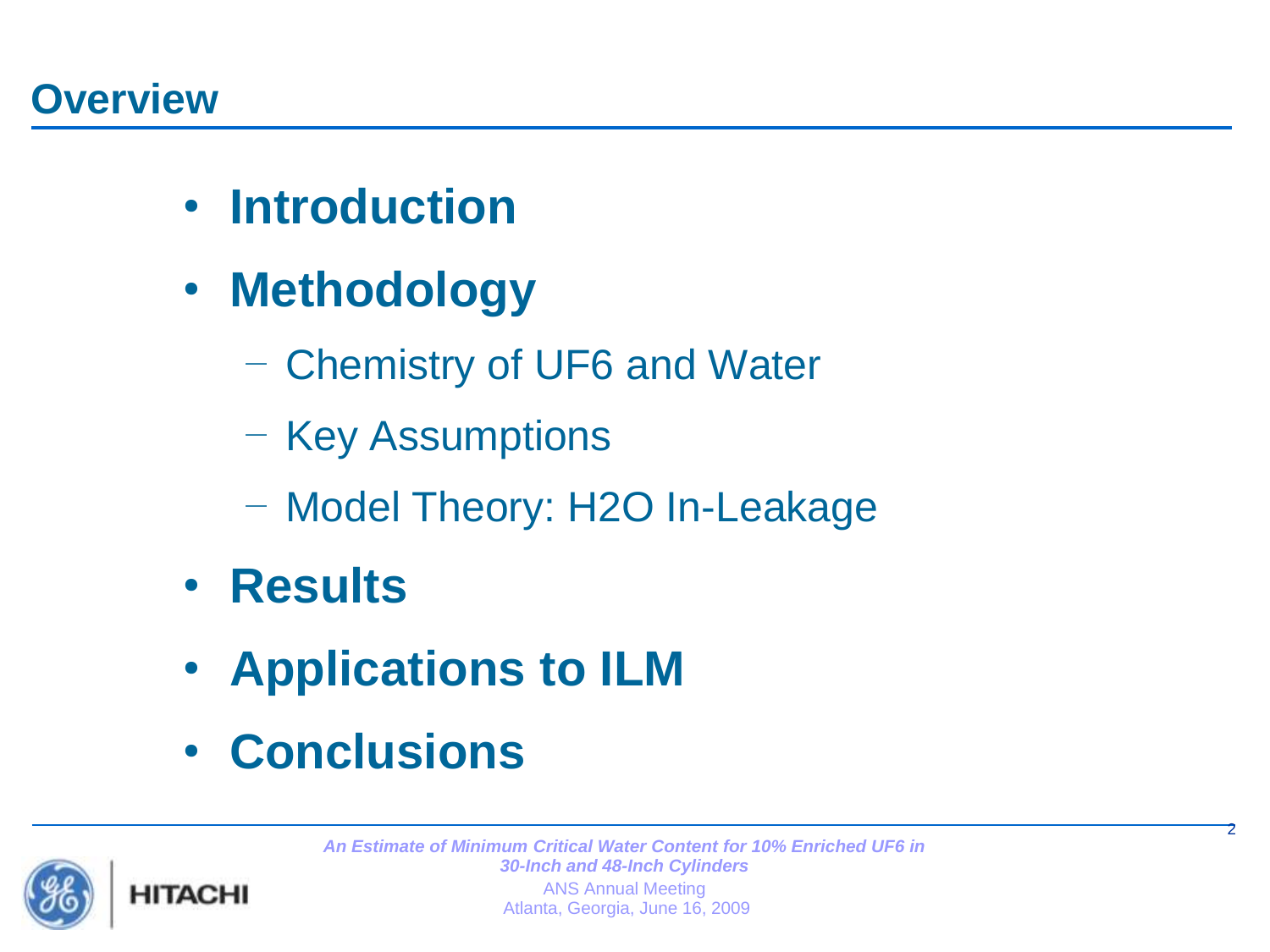# *Wilmington Site*



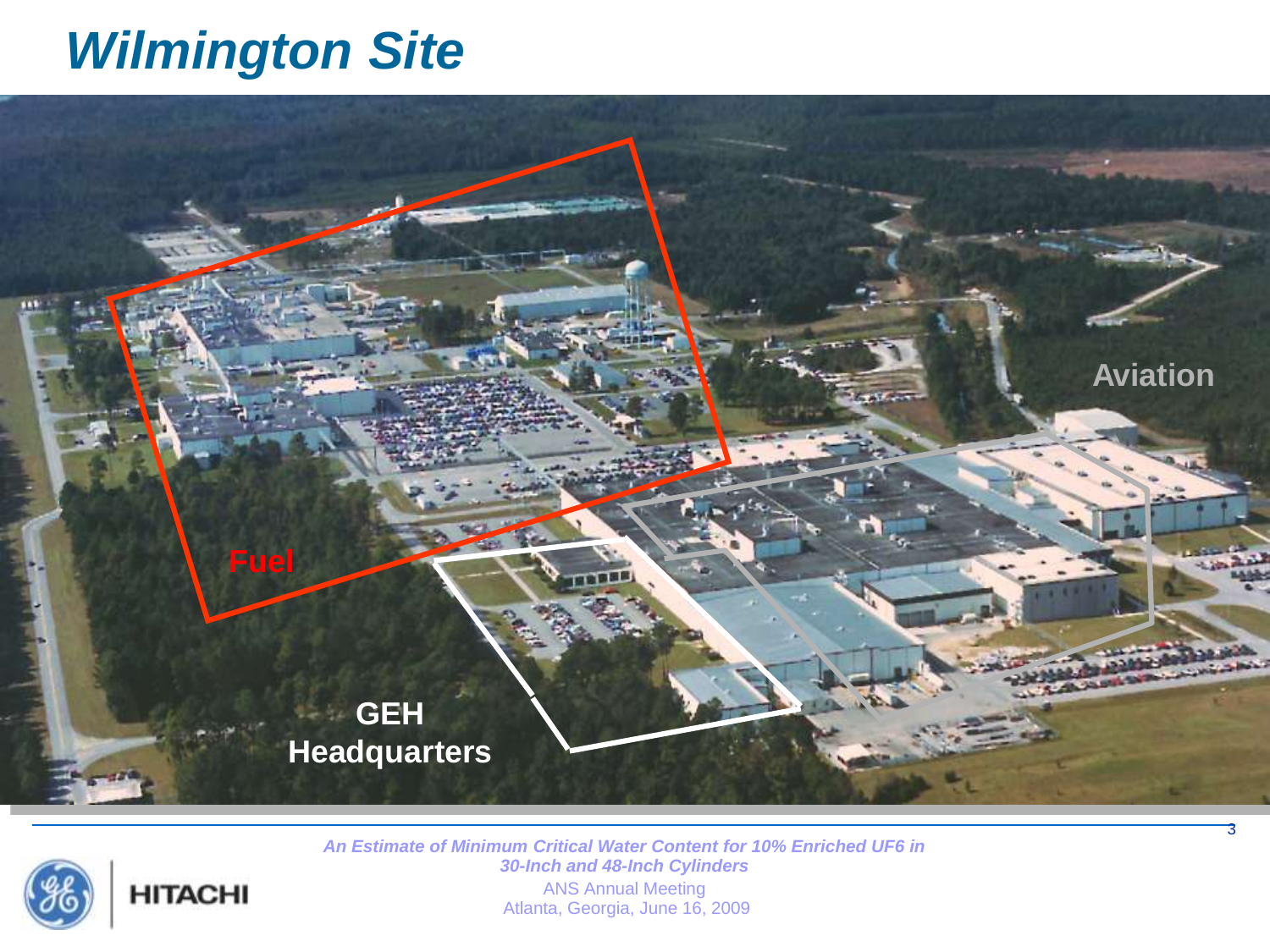#### **Introduction**

- Planned GE Hitachi Global Laser Enrichment LLC (GLE) commercial facility will required outside pad storage of natural feed, enriched product, and tails involving both 30- and 48-inch cylinder designs.
- Small breaches adjacent to solid  $UF<sub>6</sub>$  result in chemical reactions which are self-plugging due to chemical reactions between  $\mathsf{UF}_6$ , water, and metal.
- However, if large breach occurs adjacent to the void space at the top of a solid UF6 cylinder would be oriented to enable significant rainwater intrusion (worst case rainfall conditions).
- Cylinders with assays between  $5\n-10\%$  would require  $\sim 80$  liters according to NUREG-1851 for a 10-ton cylinder (simple estimate based on safe slab layer per ANSI/ANS-8.1 and percent H2O consumed in reaction).
- Rather than a simple estimate, a more technical (computational) approach was desired to estimate the minimum mass of water to cause

4



criticality.*An Estimate of Minimum Critical Water Content for 10% Enriched UF6 in 30-Inch and 48-Inch Cylinders*  ANS Annual Meeting HITACHI

Atlanta, Georgia, June 16, 2009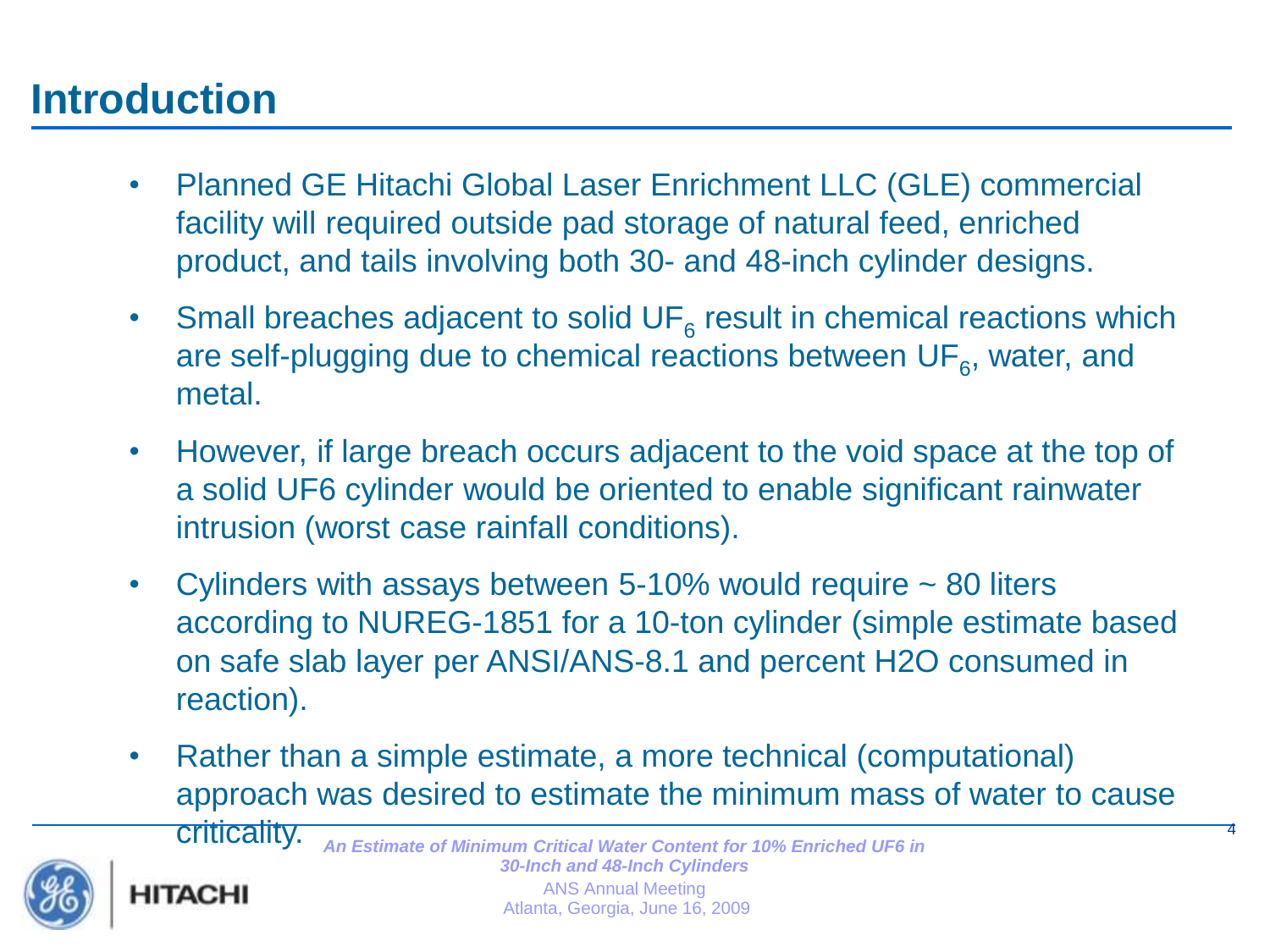## **Methodology**

## **Chemistry of UF6 and Water:**

- The actual chemical reaction of  $UF_6(s)$  with excess H2O is a complicated affair (POEF-2086).
- For solid UF<sub>6</sub> and liquid water to form a solution, excess H2C is required (USEC-651):

 $\begin{array}{r} \text{Bread UFB Cylinder Hydrolysis / Reduction Ru} \ \text{\textcolor{red}{\text{Bread UFB Cylinder Hydrolysis / Reduction Ru}} \ \text{\textcolor{red}{\text{Bread UFB Cylinder Hydrolysis / Reduction Ru}} \ \text{\textcolor{red}{\text{Bread UFB Cylinder Hydrolysis / Reduction Ru}} \ \text{\textcolor{red}{\text{Bread UFB Cylinder Hydrolysis / Reduction Ru}} \ \text{\textcolor{red}{\text{Bread UFB Cylinder Hydrolysis / Reduction Ru}} \ \text{\textcolor{red}{\text{Bread UFB Cylinder Hyldrolysis / Reduction Ru}} \ \text{\textcolor{red}{\text{Bread UFB Cylinder Hyldrolysis / Reduction Ru}} \ \$ 

- To complicate matters further, we know that reacting UO2F2 with water results in hydrates; the resulting solution is not volume additive. Volume fraction addition (VFA) does not reflect dissolving effects.
- This work uses the more accurate additive molar volume (AMV) method; correlation developed by Barber, et. al. (ORNL/TM-12292)



*An Estimate of Minimum Critical Water Content for 10% Enriched*  $\rho_v = \frac{M_v}{\frac{M_{U_0, p_1, 2H_0O}}{R_{U_0, p_1, 2H_0O}} + \left(\frac{H}{U} - \frac{H_0}{L}\right)}$ *30-Inch and 48-Inch Cylinders*  ANS Annual Meeting

Atlanta, Georgia, June 16, 2009



 $\frac{H}{U}$  > 4

 $\rho_U = 4.96 - 0.32 \cdot \frac{H}{H}$ 

trents NO \$35-81-100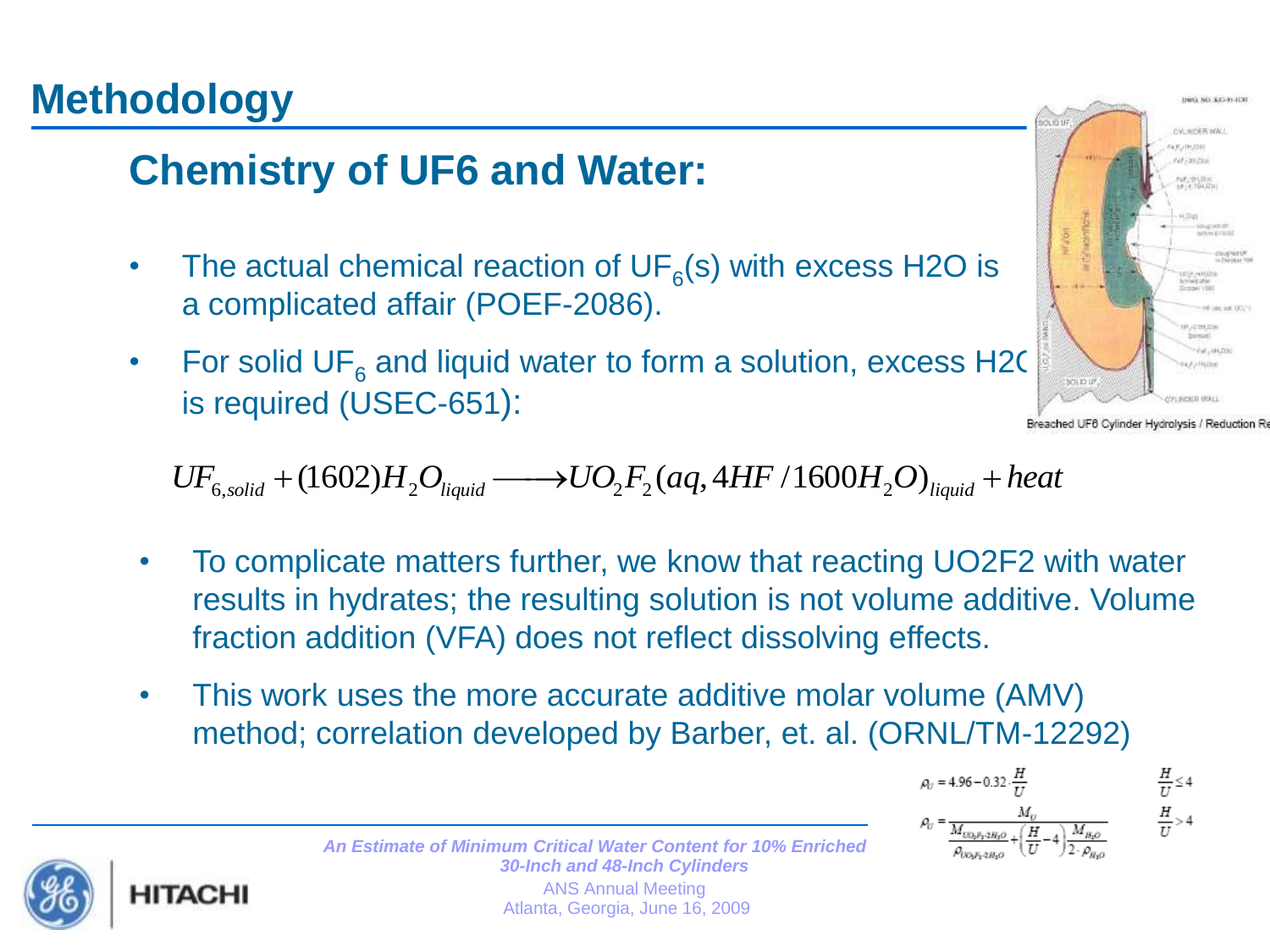## **Methodology**

#### **Chemistry of UO2F2 and Water: VFA vs. AMV**



*An Estimate of Minimum Critical Water Content for 10% Enriched UF6 in 30-Inch and 48-Inch Cylinders* 



ANS Annual Meeting Atlanta, Georgia, June 16, 2009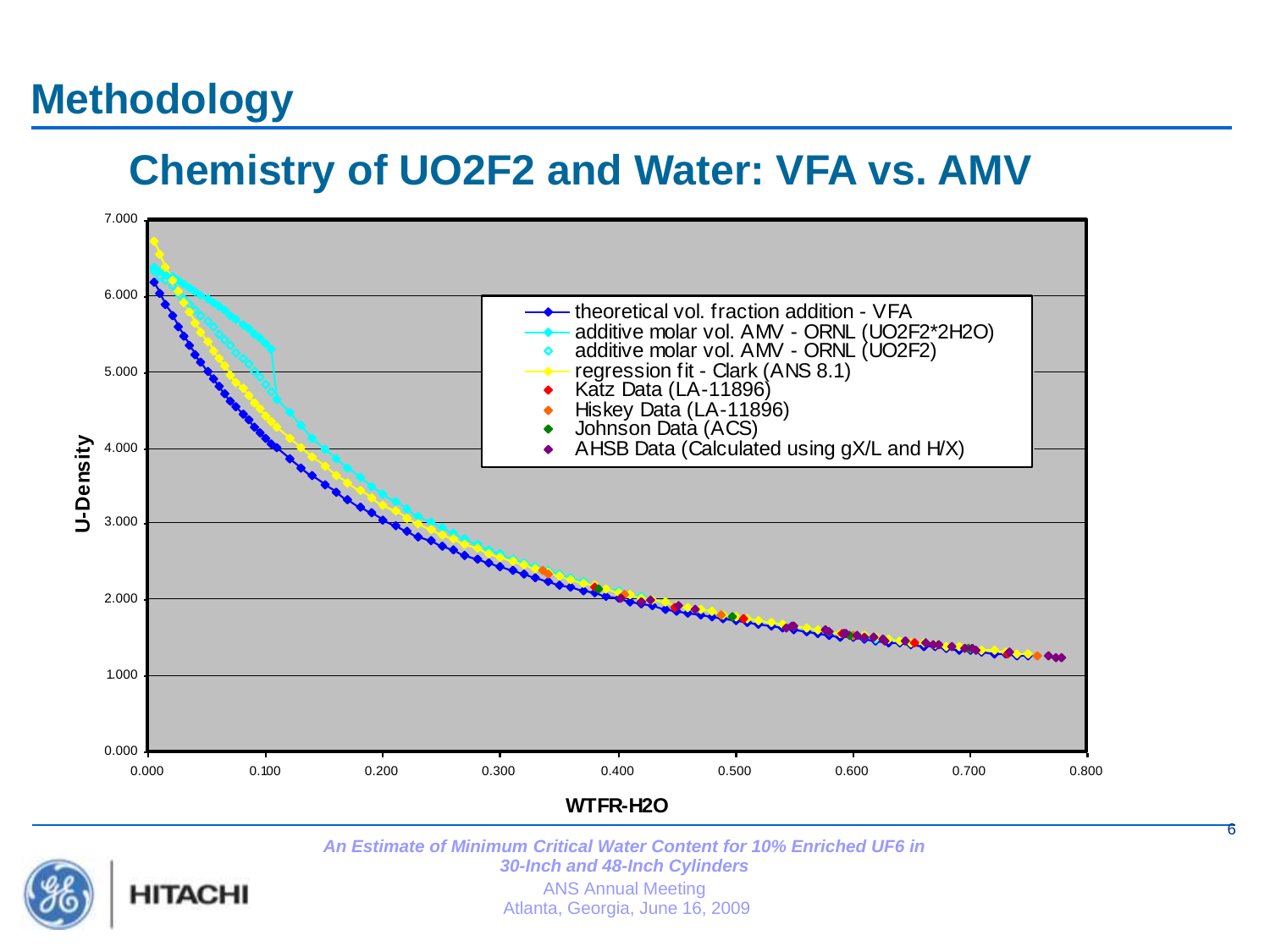## **Methodology – Key Assumptions I**

#### • **Cylinder**

- A right circular cylinder (RCC) geometry [YCYLINDER] is used. The length of the cylinder is adjusted to correspond to the minimum certified volume in each respective cylinder while the inner/outer radius is assumed constant.
- The initial content of the cylinder corresponds to the maximum net weight of 2,277 (30B) or 12,501 kgs (48Y)  $\mathsf{UF}_6$ , respectively.
- For all calculations, the enrichment is conservatively assumed 10.0 wt.% U235. The initial purity correspond to enriched commercial grade UF<sub>6</sub> consisting of 99.5 wt.% U(10)F<sub>6</sub> + 0.5 wt.% HF impurity

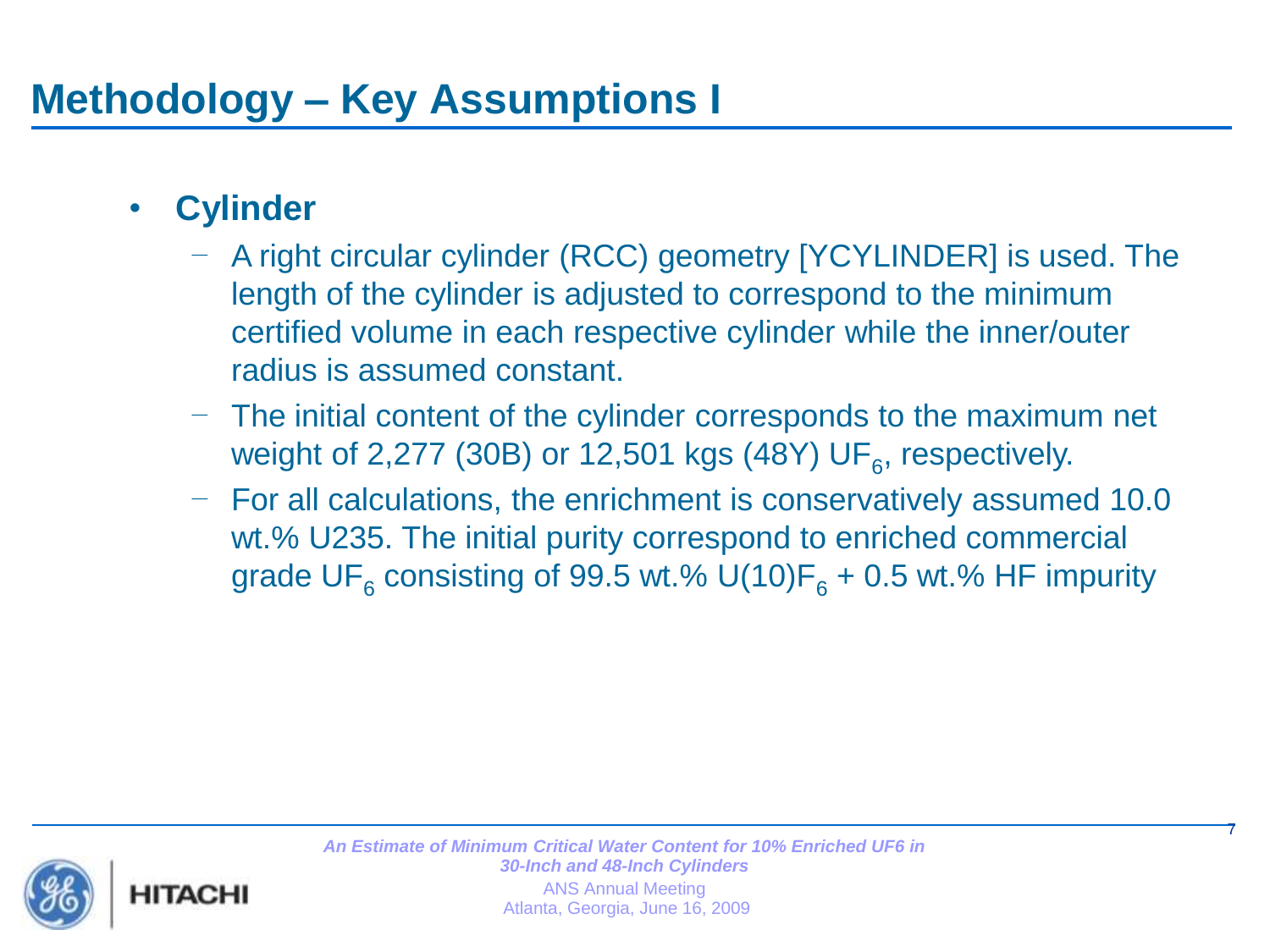#### • **Chemical Reaction**

- The chemical reaction between UF<sub>6</sub> (s) + H<sub>2</sub>O reacts to completion (e.g. sufficient solid UF $_{\rm 6}$  exists inside cylinder)
- The chemical reaction must stoichiometrically balance
- The mass of water in-leakage, and weight fraction free water in products are variable.
- The spatial distribution of the resultant chemical reaction products will form a "slab" layer on top of the unreacted  $UF<sub>6</sub>$  with variable thickness (depending on the weight fraction of free water/fraction of water reacted). The H/U ratio of the reacted layer containing  $UO_2F_2^*2H_2O$  is assumed to be  $\geq 4$  (fully hydrated) and homogeneous.
- For each weight fraction free water in reacted products, the AMV method is used to compute the uranium density in the  $UO_2F2^*2H_2O + H_2O$  products
- Once the AMV derived uranium density is computed, the HF (aq.) is then added to the mixture to compute the final mixture density characteristics (atomic number densities) using the VFA method. Solubility suppression effects of HF are ignored.

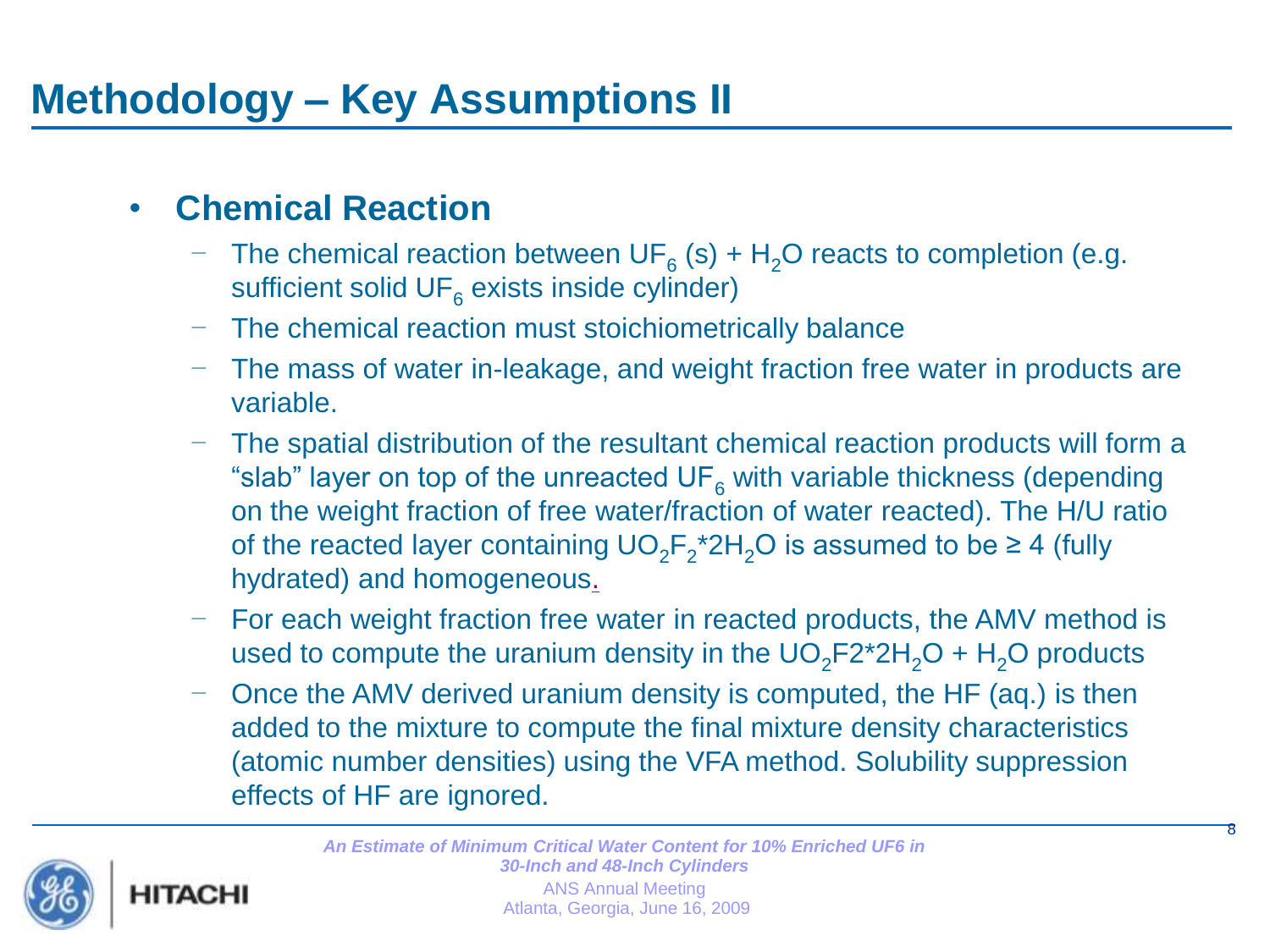#### • **GEMER Model Construct**

**HITACHI** 



*An Estimate of Minimum Critical Water Content for 10% Enriched UF6 in 30-Inch and 48-Inch Cylinders*  ANS Annual Meeting Atlanta, Georgia, June 16, 2009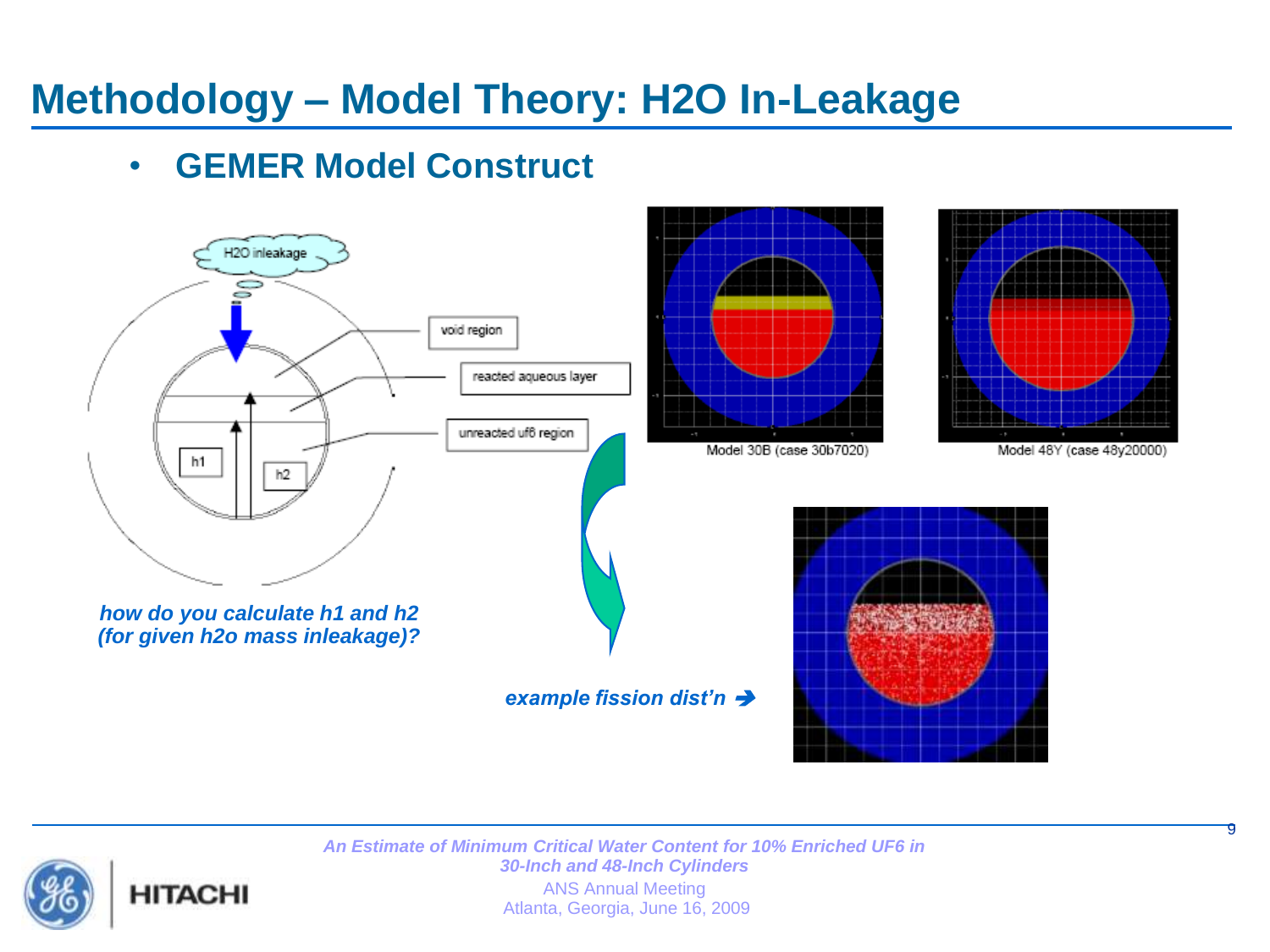#### • **Stoichiometric Balance: 2 Equations, 2 Unknowns**

If we denote (y) as the number of moles of solid UF6 that react, and (2y+x) as the total number of moles which correspond to the total mass of H2O inleakage that occurs, then the general stoichiometric balance (for excess water inleakage) can be written as,<br>
(1)  $yUF_{6, solid} + (2y + x)H_2O_{inleakage} \longrightarrow yUO_2F_2 \bullet 2H_2O_{aq} + 4yHF_{aq} + (x$ stoichiometric balance (for excess water inleakage) can be written as,

(1) 
$$
yUF_{6,solid} + (2y+x)H_2O_{inleakage} \longrightarrow yUO_2F_2 \bullet 2H_2O_{aq} + 4yHF_{aq} + (x-2y)H_2O_{aq}
$$

For a given mass of H2O inleakage ( $m_o$ ), we can determine the weight fraction free H2O (w) in the aqueous layer from the following expression,

$$
w = \frac{k^*_{h_2O}}{\left[k^*_{h_2O} + k_{uo2f2*2h2o} + k_{hf}\right]}
$$

We now required one more equation to solve for unknown molar values of x, y [note:  $k_0$ =initial moles H2O inleakage]:  $x = k_{o} - 2y$ {*moles*}

Solving for y in terms of the known initial mass of H2O inleakage  $(k_0)$  and variable weight fraction free H2O (w) in the reacted aqueous layer, the final general expression for y moles (after some algebra) can be shown to be,

in to be,  
\n
$$
y = \frac{k_o M_1 (1 - w)}{[4M_1 (1 - w) + wM_2 + 4wM_3]}
$$

Where subscripts 1, 2, 3 denote  $H_2O$ ,  $UO_2F_2^*2H_2O$ , and HF compounds. Once y moles is determined, then x moles may be determined from above.

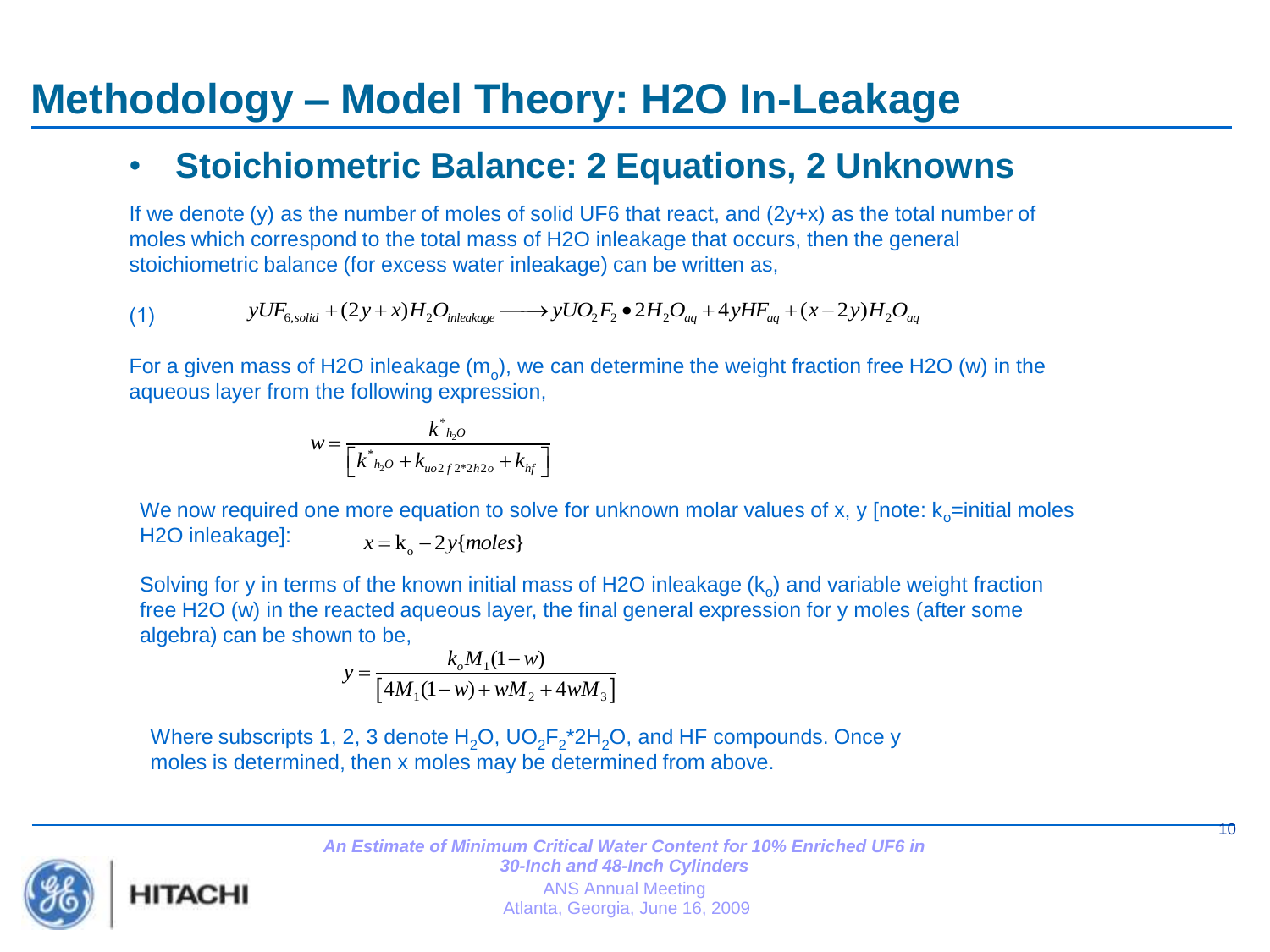#### • **Compute final mixture density in reacted layer**

To summarize at this stage, at each assumed weight fraction (w) in the reacted aqueous layer, solve equation for  $y = f(w, k_o)$ , then solve equation for  $x = f(k_o, y)$ .

Given the molar values of x,y that satisfy the general chemical reaction stoichiometric equation, the moles of each constituent in the reacted aqueous layer may be determined.

First the density of uranium in the reacted aqueous layer is computed using the ORNL AMV method. This uranium density is used only as an intermediate result for the reacted aqueous products

Since the mass of the each of the constituents are known, and the AMV u-density is known, the volume of constituents may be computed. Likewise, from the molar solution of the general stoichiometry relation, the moles [mass] of HF generated is known; the volume of HF in the reacted aqueous layer may be computed.

The final mixture density is computed using this intermediate AMV result and the traditional VFA approach to add in the final mixture density effect of aqueous HF.

$$
\rho^{VFA}_{mix} = \rho^{AMV}_{mix} + \rho_{hf}
$$



*An Estimate of Minimum Critical Water Content for 10% Enriched UF6 in 30-Inch and 48-Inch Cylinders*  ANS Annual Meeting Atlanta, Georgia, June 16, 2009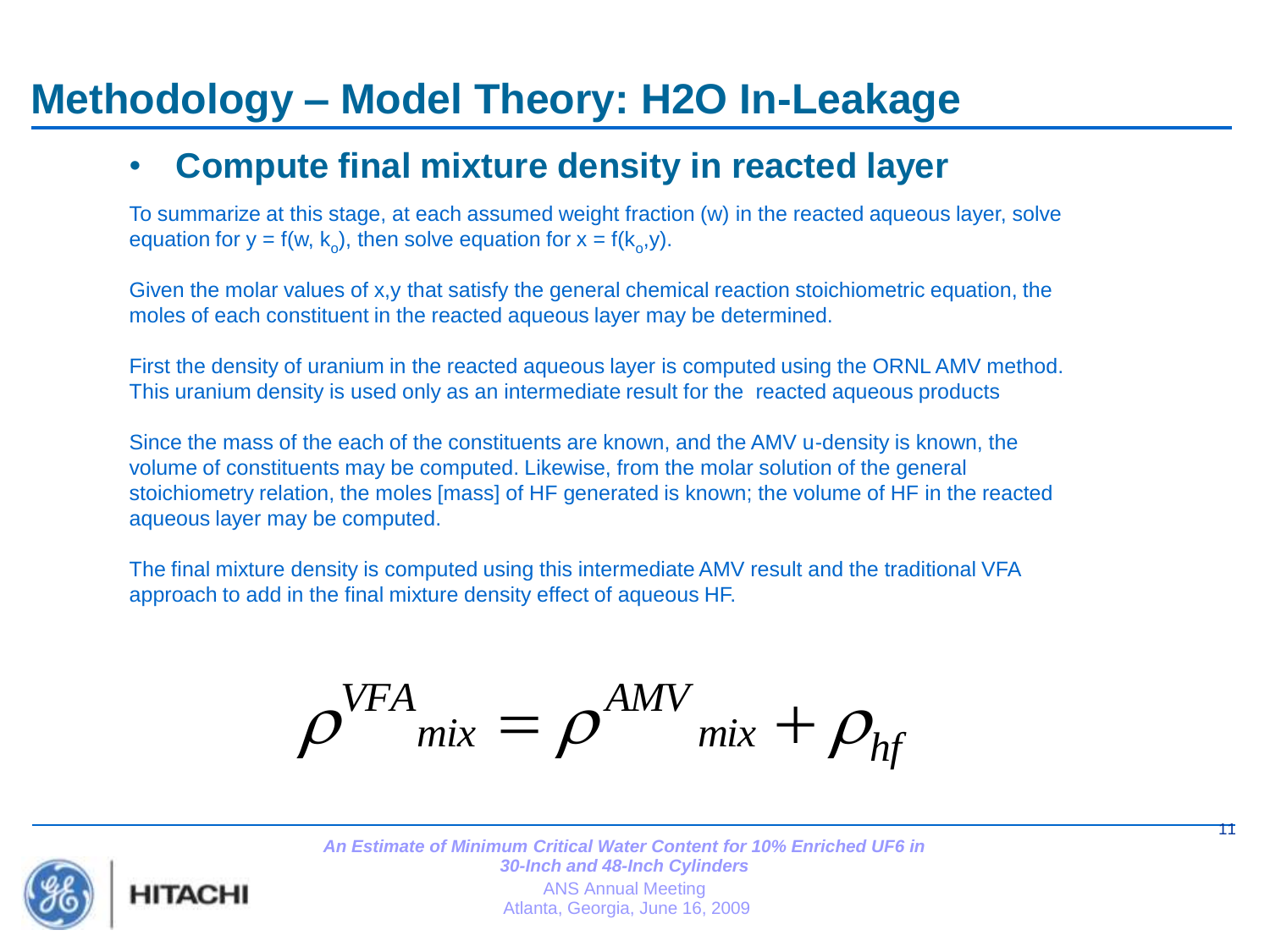#### • **Compute unreacted / reacted aqueous layer mixture heights**

To compute h1, we must subtract the mass of UF6 consumed in the reaction from the original net weight of UF6 inside the cylinder. Since we know the moles of UF6 consumed (y), we know the mass consumed (kgs). The cross sectional area corresponding to the unreacted UF6 inside the cylinder can<br>be used to determine the segment<sub>1</sub> area, representing void above unreacted UF6(s) where units<br>include y=mole, R=cm, M=g/ be used to determine the segment<sub>1</sub> area, representing void above unreacted UF6(s) where units<br>
include y=mole, R=cm, M=g/mole, rho=g/cm3, L=cm:<br>  $A_{\text{segment}} = A_{\text{cyl}} - A_{\text{unreacted of 16}}$  mix =  $\pi R^2_{\text{cyl}} - [yM_{\text{ufs}} * 1000 / \rho_{\text$ include y=mole, R=cm, M=g/mole, rho=g/cm3, L=cm:

$$
A_{segment} = A_{cyl} - A_{unreacted, uf 6\_mix} = \pi R^2_{cyl} - [yM_{uf 6} * 1000 / \rho_{uf 6\_mix} / L_{cyl}] \{ cm^2 \}
$$

Solve for  $h = h_{void}$ , using a root solver. The height (h1) corresponding to the top of the unreacted UF6 mass is then given by:

$$
h_{\rm l}=h_{\rm mix}=2R-h_{\rm void}
$$

To compute h2, we first compute the volume (L) of each of the constituents in the final reacted aqueous layer mixture, then add

this volume to above unreacted volume;  
\n
$$
V_{mix,aq,layer} = V_{uo2f2*2h2o+h2o,aq,layer} + V_{hf,aq,layer}
$$
\n
$$
A_{tot} = [A_{unreacted,uf6\_mix} + V_{mix,aq,layer} \bullet 1000/L_{cyl}]{cm2} \qquad A_{segment} = A_{cyl} - A_{tot} {cm2}
$$

$$
L_{\text{cated,uf 6\_mix}} + V_{\text{mix},\text{aq.layer}} \bullet 1000 / L_{\text{cyl}} \, \text{cm}^2
$$
\n
$$
A_{\text{segment}} = A_{\text{cyl}} - A_{\text{cyl}}
$$

$$
A_{segment} = A_{cyl} - A_{tot} \{ cm^2 \}
$$

12

 $A_{segment} = R^2 \cos^{-1}[\frac{R-h}{R}] - (R-h)\sqrt{2Rh - h^2}$  $-1$ <sub>r</sub> $R-$ 

**General circle mensuration formula (The Engineer's Manual, circa 1917).**

 $= R^{2} \cos^{-1}[\frac{R-h}{R}] - (R-h)\sqrt{2Rh - h^{2}}$ 

$$
h_2 = h^*_{mix} = 2R - h_{void}
$$

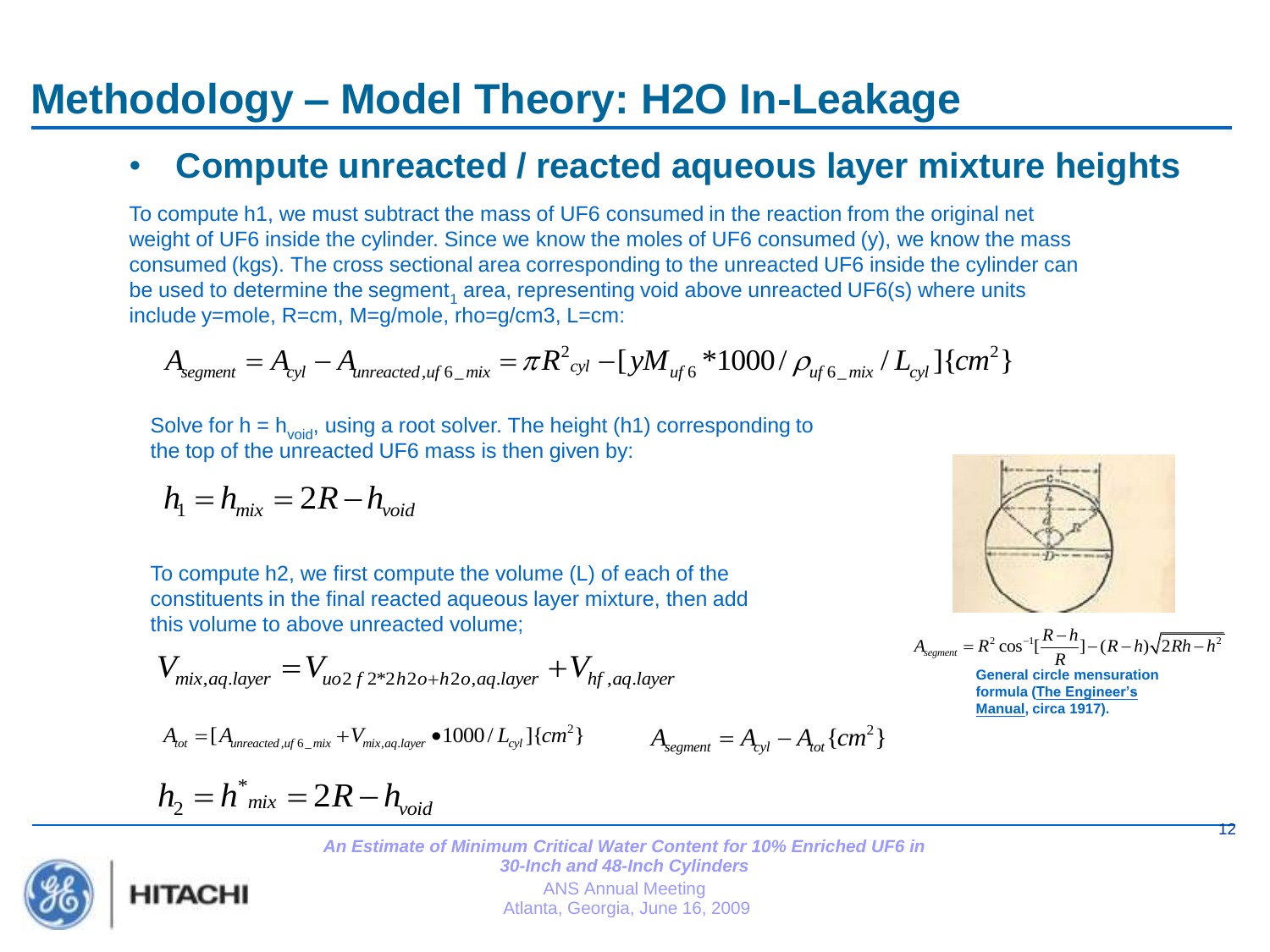#### **Results**



#### MODEL 30B UF6 CYLINDER: 10% ENR

•the estimated maximum  $k+3\sigma$ -bias  $\leq 0.97$  safe limit intercepts occurs at 75.1 kgs  $H_2O$ •the estimated maximum  $k+3\sigma$ -bias = 1.0 critical limit intercepts occurs at 82.2 kgs  $H_2O$ .

#### MODEL 48Y UF6 CYLINDER: 10% ENR

•the estimated maximum  $k+3\sigma$ -bias  $\leq 0.97$  safe limit intercepts occurs at 210.3 kgs  $H<sub>2</sub>O$ •the estimated maximum  $k+3\sigma$ -bias = 1.0 critical limit intercepts occurs at 233.5 kgs  $H_2O$ .

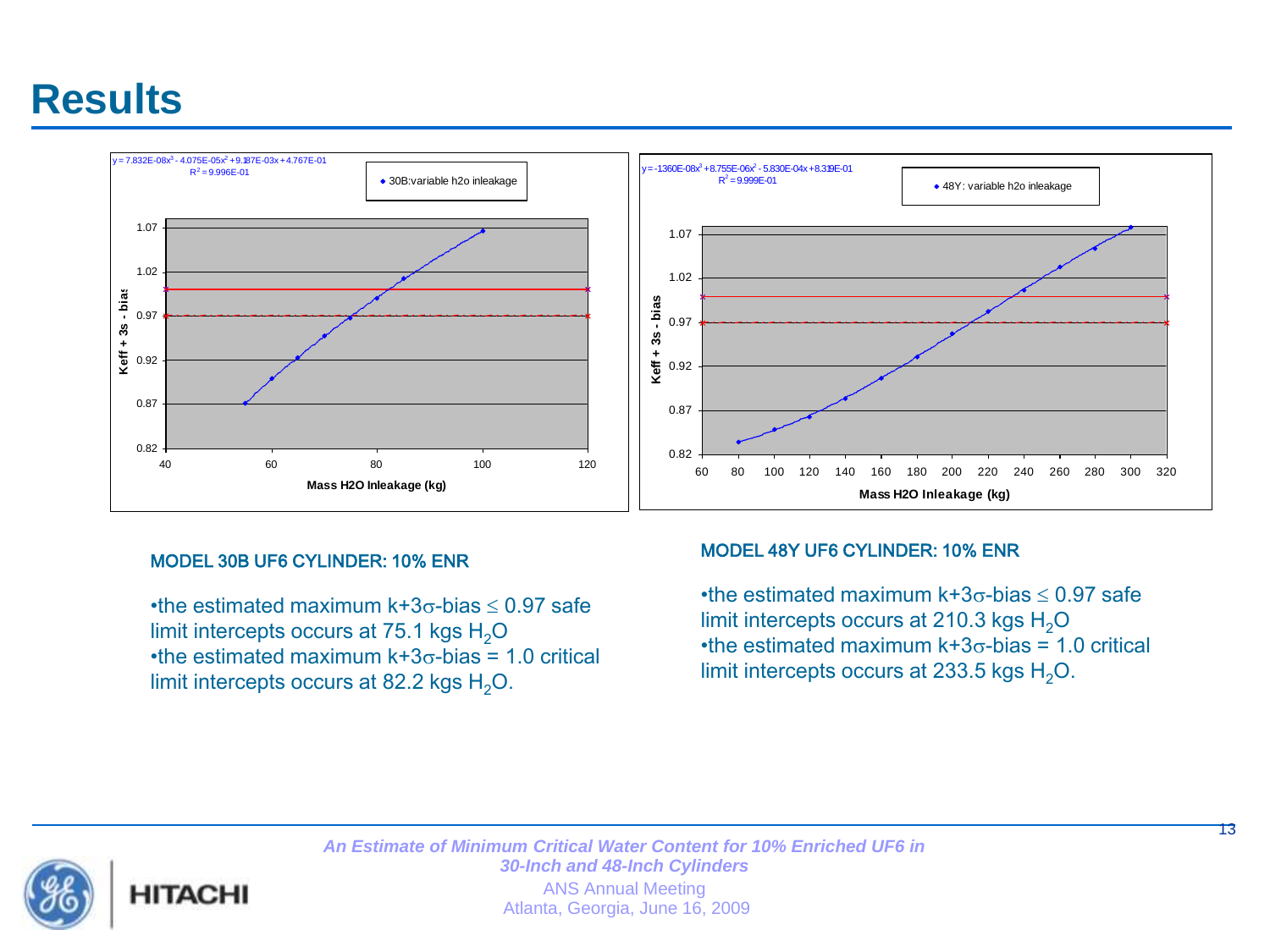## **Application to ILM**

HITACH

•**To evaluate the practical aspects of the above results, we need to establish a reasonable** *response time* **for operations under credible "cylinder breach" conditions. The first step is to determine maximum historical rainfall rate in a 24-hour period from available records for the Wilmington, NC** 



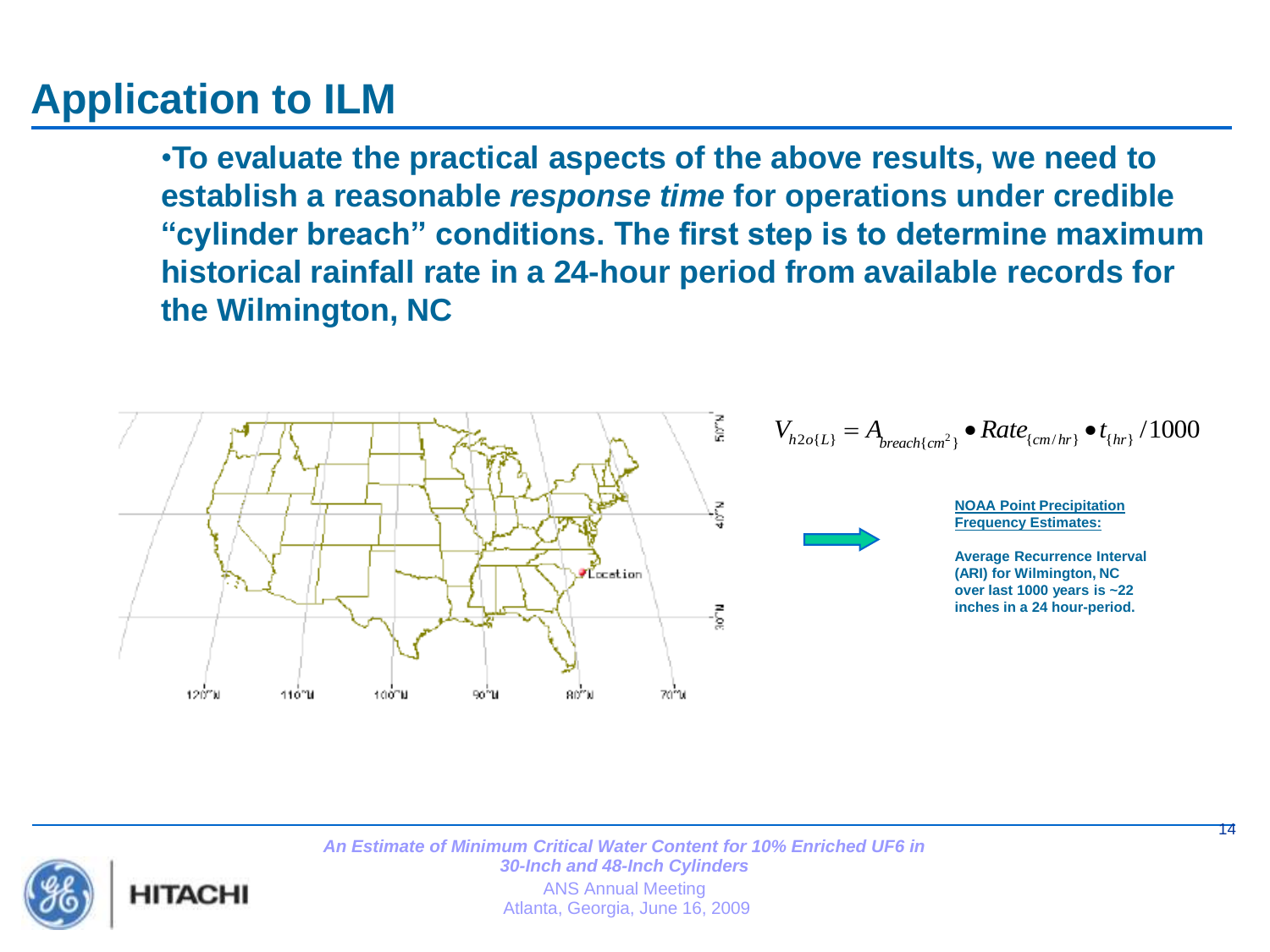## **Application to ILM**

#### •**Time interval evaluation summary (6 to12-inch hole size)**

| <b>Parameter Description</b>                    |                          |            |               |            | Model 30B Cylinder: 2,277 kgs U(10)F6 Model 48Y Cylinder: 12,501 kgs U(10)F6 |            |               |            |
|-------------------------------------------------|--------------------------|------------|---------------|------------|------------------------------------------------------------------------------|------------|---------------|------------|
|                                                 | <b>Critical H2O Mass</b> |            | Safe H2O Mass |            | <b>Critical H2O Mass</b>                                                     |            | Safe H2O Mass |            |
| Water Volume (L)                                | 82.2                     |            | 75.1          |            | 233.5                                                                        |            | 210.3         |            |
|                                                 |                          |            |               |            |                                                                              |            |               |            |
| Worst case rainfall rate (inches per 24 hrs)    | 22                       |            | 22            |            | 22                                                                           |            | 22            |            |
| Worst case rainfall rate (inches per hr)        | 0.9167                   |            | 0.9167        |            | 0.9167                                                                       |            | 0.9167        |            |
| Worst Case Rainfall (cm per hr)                 | 2.3283                   |            | 2.3283        |            | 2.3283                                                                       |            | 2.3283        |            |
|                                                 |                          |            |               |            |                                                                              |            |               |            |
| Breach Diameter (inches)                        |                          | Area (cm2) |               | Area (cm2) |                                                                              | Area (cm2) |               | Area (cm2) |
| Case 1                                          | 6.00                     | 182.41     | 6.00          | 182.41     | 6.00                                                                         | 182.41     | 6.00          | 182.41     |
| Case 2                                          | 8.00                     | 324.29     | 8.00          | 324.29     | 8.00                                                                         | 324.29     | 8.00          | 324.29     |
| Case 3                                          | 10.00                    | 506.71     | 10.00         | 506.71     | 10.00                                                                        | 506.71     | 10.00         | 506.71     |
| Case 4                                          | 12.00                    | 729.66     | 12.00         | 729.66     | 12.00                                                                        | 729.66     | 12.00         | 729.66     |
|                                                 |                          |            |               |            |                                                                              |            |               |            |
| Time Required for Water Volume (L) Intake Hours |                          | Days       | Hours         | Days       | Hours                                                                        | Days       | Hours         | Days       |
| Case 1                                          | 193.54                   | 8.06       | 176.82        | 7.37       | 549.77                                                                       | 22.91      | 495.15        | 20.63      |
| Case 2                                          | 108.87                   | 4.54       | 99.46         | 4.14       | 309.25                                                                       | 12.89      | 278.52        | 11.61      |
| Case 3                                          | 69.67                    | 2.90       | 63.66         | 2.65       | 197.92                                                                       | 8.25       | 178.25        | 7.43       |
| Case 4                                          | 48.38                    | 2.02       | 44.21         | 1.84       | 137.44                                                                       | 5.73       | 123.79        | 5.16       |



*An Estimate of Minimum Critical Water Content for 10% Enriched UF6 in 30-Inch and 48-Inch Cylinders*  ANS Annual Meeting Atlanta, Georgia, June 16, 2009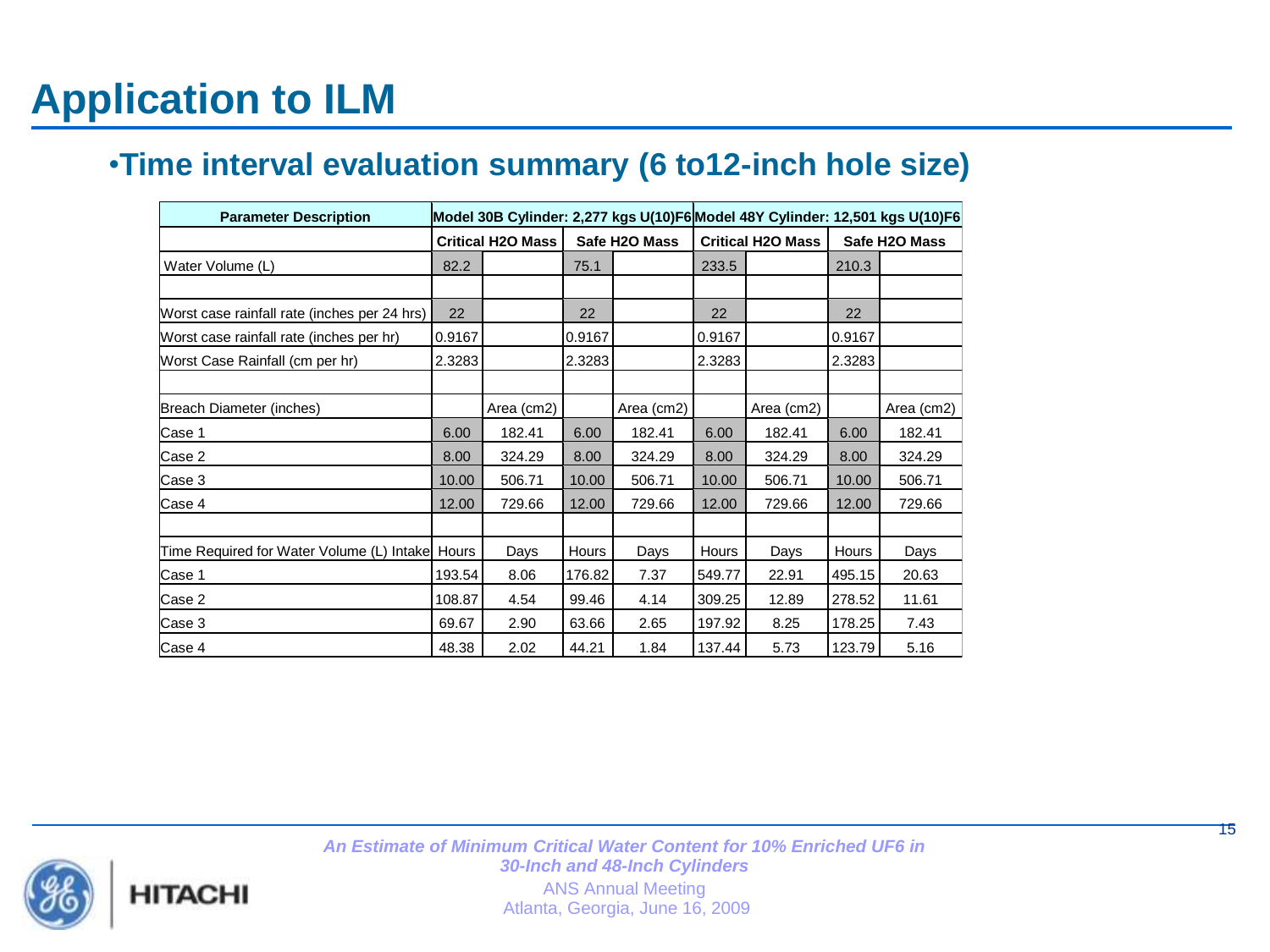# **Conclusions – I**

- A methodology to compute unreacted / reacted aqueous layers formed inside a UF6 cylinder has been established using hydrolysis chemical reactions and conservation of mass.
- Breach hold sizes of 6 to 12-inch diameters were evaluated; the corresponding time intervals under postulated "worst-case" rainfall conditions for ILM area are summarized as follows:

30B: critical mass of  $H_2O$  inleakage requires 2-8 days.<br>30B: maximum safe mass of H<sub>2</sub>O inleakage requires 1.8-7.3 days 30B: maximum safe mass of  $H_2O$  inleakage requires 1.8-7.3 days<br>ritical mass of H<sub>2</sub>O inleakage requires 5.7-22.9 days 48Y: critical mass of H<sub>2</sub>O inleakage requires 5.7-22.9<br>48Y: maximum safe mass of H<sub>2</sub>O inleakage requires 5.1-20.6 days 48Y: maximum safe mass of  $H_2O$  inleakage

• Upon discovery an administrative response time to "cover" cylinder within 8-hours is reasonably justified.